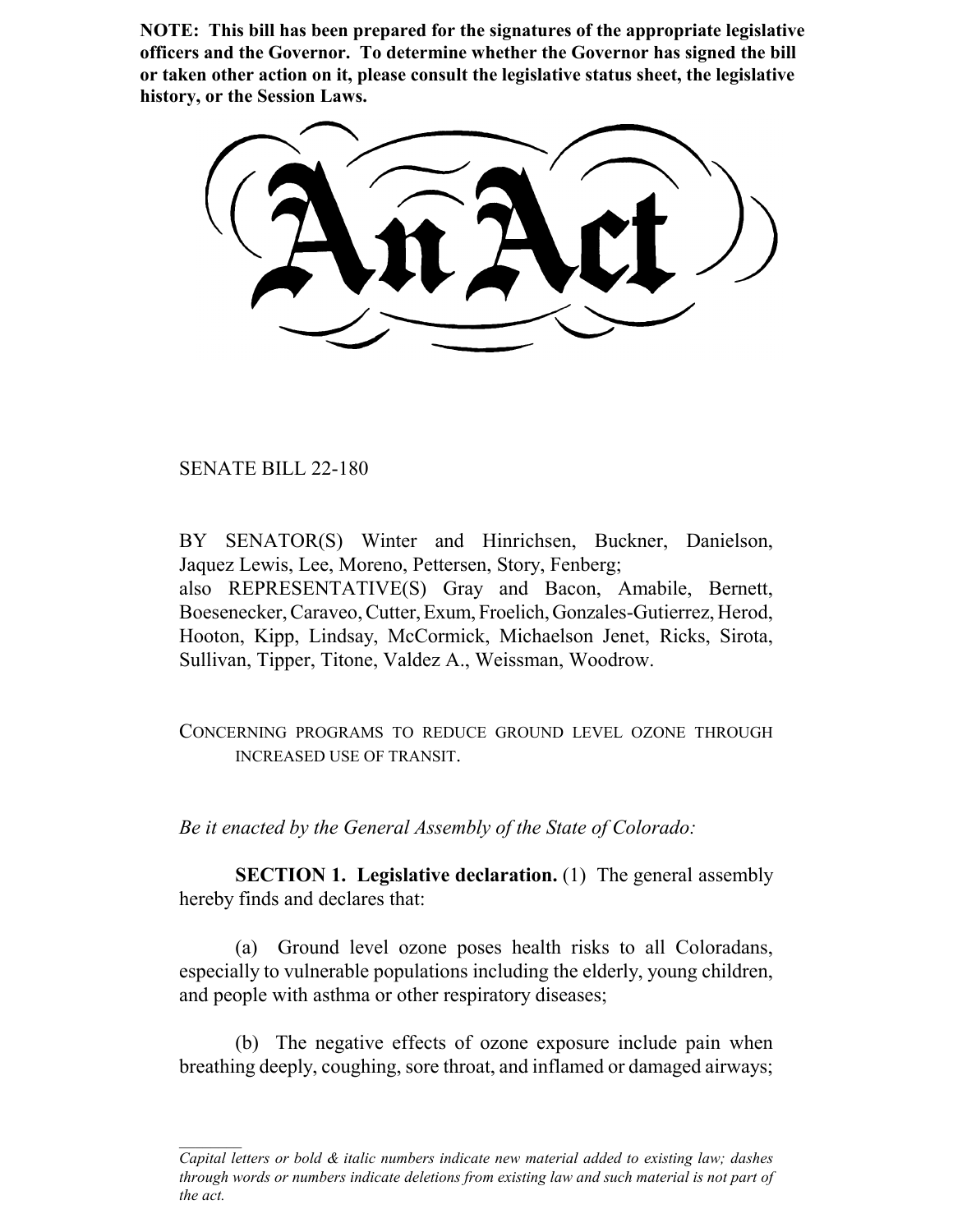(c) Ozone exposure can also exacerbate existing respiratory conditions including asthma, emphysema, and chronic bronchitis and may be a potential cause of asthma;

(d) Ozone is one of the most common ambient air pollutants along the front range of Colorado;

(e) Ground level ozone forms when chemical reactions occur between nitrogen emitted from cars and other sources and volatile organic compounds in the presence of sunlight, making levels highest during the summer months;

(f) Colorado's ozone season, which runs from June 1 through August 31, poses significant health risks to Colorado's vulnerable residents and can force individuals to restrict their daily activities and stay indoors on days with high ozone levels;

(g) Reducing ground traffic and encouraging the use of public transit can help lower ozone-forming emissions and thereby reduce ground level ozone during the ozone season;

(h) Reducing ground level ozone serves an important public interest by protecting the health and well being of all Coloradans, especially those who are vulnerable to the negative impacts of ozone exposure;

(i) Offering free transit has increased transit use in other communities and can help rebuild ridership following the COVID-19 pandemic; and

(j) Creating a grant program to provide free public transit during ozone season will promote public health and serve the interests of all Coloradans.

**SECTION 2.** In Colorado Revised Statutes, **add** 24-38.5-114 as follows:

**24-38.5-114. Ozone season transit grant program - fund creation - policies - report - definitions - repeal.** (1) AS USED IN THIS SECTION, UNLESS THE CONTEXT OTHERWISE REQUIRES:

## PAGE 2-SENATE BILL 22-180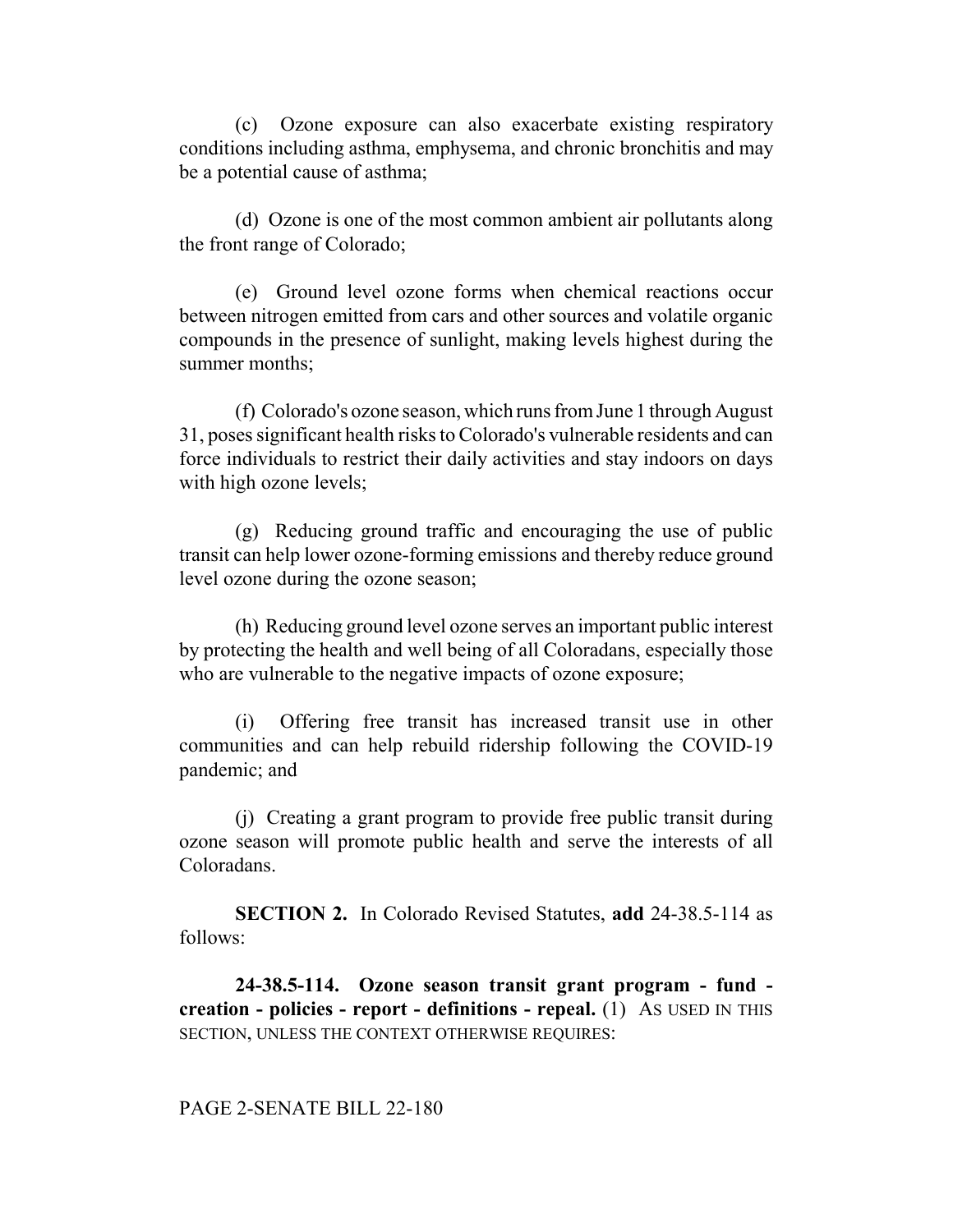(a) "ELIGIBLE TRANSIT AGENCY" MEANS AN ENTITY THAT IS:

(I) A REGIONAL SERVICE AUTHORITY PROVIDING SURFACE TRANSPORTATION PURSUANT TO PART 1 OF ARTICLE 7 OF TITLE 32, A REGIONAL TRANSPORTATION AUTHORITY CREATED PURSUANT TO PART 6 OF ARTICLE 4 OF TITLE 43, OR ANY OTHER POLITICAL SUBDIVISION OF THE STATE, PUBLIC ENTITY, OR NONPROFIT CORPORATION PROVIDING MASS TRANSPORTATION SERVICES TO THE GENERAL PUBLIC OTHER THAN THE REGIONAL TRANSPORTATION DISTRICT; AND

(II) ELIGIBLE TO RECEIVE MONEY UNDER A GRANT AUTHORIZED BY 49 U.S.C. SEC. 5307 OR 49 U.S.C. SEC. 5311.

(b) "FUND" MEANS THE OZONE SEASON TRANSIT GRANT PROGRAM FUND ESTABLISHED IN SUBSECTION (8) OF THIS SECTION.

(c) "OFFICE" MEANS THE COLORADO ENERGY OFFICE CREATED IN SECTION 24-38.5-101.

(d) "OZONE SEASON" MEANS THE PERIOD FROM JUNE 1 TO AUGUST 31 OF A CALENDAR YEAR.

(e) "PROGRAM" MEANS THE OZONE SEASON TRANSIT GRANT PROGRAM CREATED IN SUBSECTION (2) OF THIS SECTION.

(f) "REGIONAL TRANSPORTATION DISTRICT" MEANS THE REGIONAL TRANSPORTATION DISTRICT ESTABLISHED IN ARTICLE 9 OF TITLE 32.

(g) "TRANSIT ASSOCIATION" MEANS A COLORADO NONPROFIT CORPORATION FORMED TO REPRESENT TRANSIT INTERESTS IN COLORADO WHOSE MEMBERSHIP INCLUDES TRANSIT AGENCIES, TRANSIT-RELATED BUSINESSES, AND GOVERNMENTAL ENTITIES.

(2) THE OZONE SEASON TRANSIT GRANT PROGRAM IS CREATED IN THE OFFICE. THE PURPOSES OF THE PROGRAM ARE:

(a) TO PROVIDE GRANTS TO TRANSIT ASSOCIATIONS FOR THE PURPOSE OF PROVIDING GRANTS TO ELIGIBLE TRANSIT AGENCIES IN ORDER TO OFFER FREE TRANSIT SERVICES FOR A MINIMUM OF THIRTY DAYS DURING OZONE SEASON; AND

PAGE 3-SENATE BILL 22-180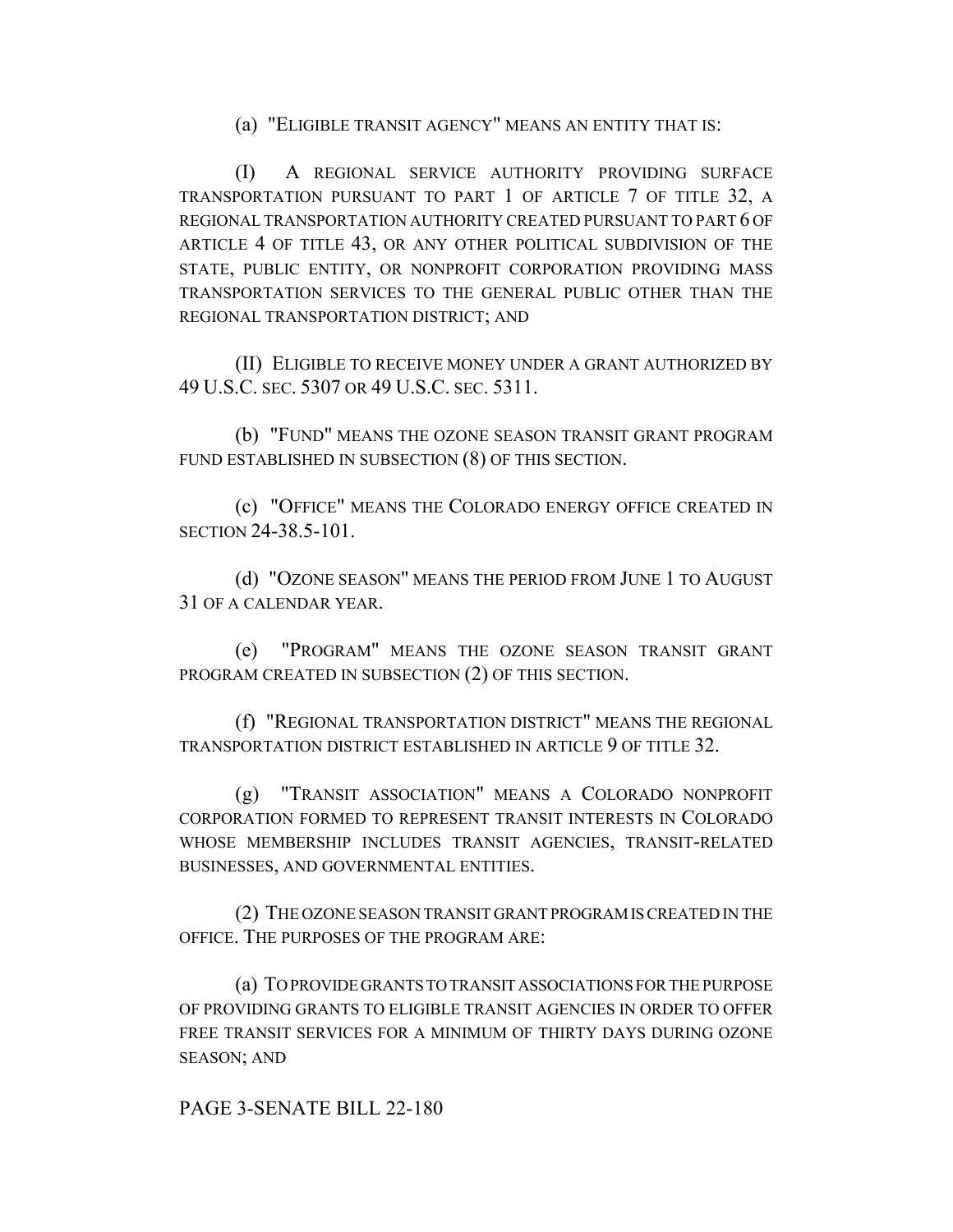(b) TO PROVIDE GRANTS TO THE REGIONAL TRANSPORTATION DISTRICT FOR THE PURPOSE OF PROVIDING FREE TRANSPORTATION SERVICES FOR A MINIMUM OF THIRTY DAYS DURING OZONE SEASON.

(3) THE OFFICE SHALL ADMINISTER THE PROGRAM AND AWARD GRANTS IN ACCORDANCE WITH THIS SECTION AND THE POLICIES DEVELOPED BY THE OFFICE PURSUANT TO SUBSECTION (6) OF THIS SECTION. SUBJECT TO AVAILABLE APPROPRIATIONS, GRANTS SHALL BE PAID OUT OF THE FUND.

(4) TO RECEIVE A GRANT, A TRANSIT ASSOCIATION OR THE REGIONAL TRANSPORTATION DISTRICT MUST SUBMIT AN APPLICATION TO THE OFFICE IN ACCORDANCE WITH THE REQUIREMENTS OF THIS SECTION AND THE POLICIES ESTABLISHED BY THE OFFICE IN ACCORDANCE WITH SUBSECTION (6) OF THIS SECTION. THE OFFICE MAY AWARD GRANTS OF UP TO THREE MILLION DOLLARS EACH YEAR TO A TRANSIT ASSOCIATION AND UP TO ELEVEN MILLION DOLLARS EACH YEAR TO THE REGIONAL TRANSPORTATION DISTRICT.

(5) A GRANT RECIPIENT MAY USE THE GRANT MONEY AS FOLLOWS:

(a) (I) A TRANSIT ASSOCIATION THAT RECEIVES A GRANT MAY USE THE MONEY TO ESTABLISH A GRANT PROGRAM FOR ELIGIBLE TRANSIT AGENCIES IN ACCORDANCE WITH THIS SECTION. A TRANSIT ASSOCIATION MAY USE A PORTION OF THE GRANT MONEY TO PAY ITS DIRECT AND INDIRECT COSTS IN ADMINISTERING THE GRANT PROGRAM.

(II) TO RECEIVE A GRANT FROM THE TRANSIT ASSOCIATION, AN ELIGIBLE TRANSIT AGENCY MUST SUBMIT AN APPLICATION TO THE TRANSIT ASSOCIATION. AT A MINIMUM, THE APPLICATION MUST DESCRIBE THE FREE TRANSIT SERVICES THAT WILL BE PROVIDED OR EXPANDED WITH THE GRANT MONEY, INDICATE TO WHAT EXTENT THE ELIGIBLE TRANSIT AGENCY WILL MATCH THE GRANT MONEY WITH OTHER MONEY, AND COMMIT TO PROVIDING THE NEW OR EXPANDED FREE SERVICES FOR AT LEAST THIRTY DAYS DURING THE OZONE SEASON.

(III) AN ELIGIBLE TRANSIT AGENCY THAT RECEIVES A GRANT THROUGH THE TRANSIT ASSOCIATION MAY USE THE MONEY TO COVER THE COSTS ASSOCIATED WITH PROVIDING NEW OR EXPANDED FREE TRANSIT SERVICES WITHIN ITS SERVICE AREA DURING OZONE SEASON, INCLUDING OFFERING ADDITIONAL FREE ROUTES OR EXPANDING SERVICE ON ROUTES FOR WHICH THE ELIGIBLE TRANSIT AGENCY CURRENTLY OFFERS FREE SERVICE.

## PAGE 4-SENATE BILL 22-180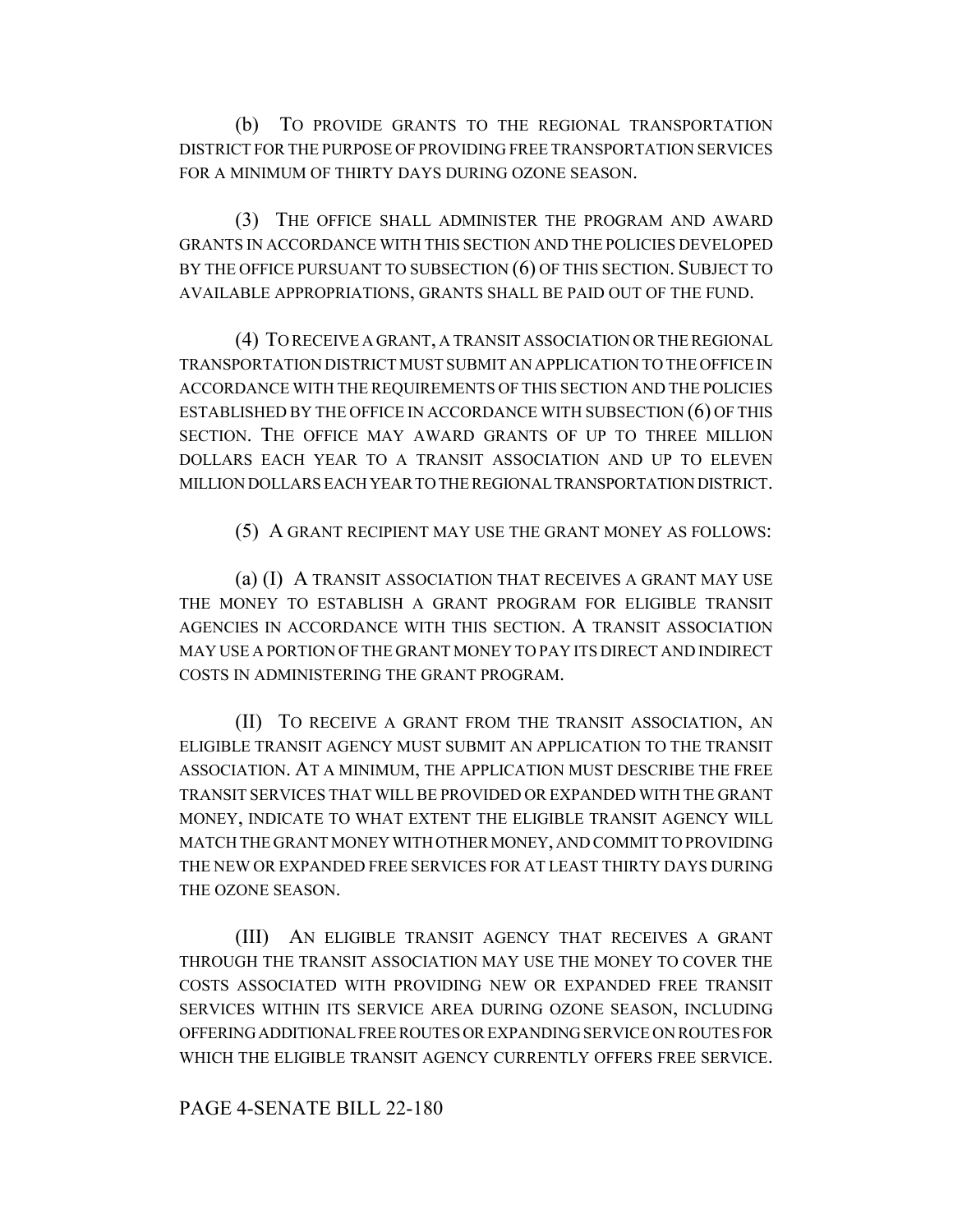GRANT MONEY MAY BE USED TO REPLACE FARE BOX REVENUE AND TO PAY FOR OTHER EXPENSES NECESSARY TO IMPLEMENT THE PROGRAM, INCLUDING EXPENSES ASSOCIATED WITH AN INCREASE IN RIDERSHIP AS A RESULT OF THE PROGRAM.

(IV) AN ELIGIBLE TRANSIT AGENCY SHALL NOT USE GRANT MONEY TO OFFSET OR REPLACE FUNDING FOR FREE TRANSIT SERVICES THAT THE ELIGIBLE TRANSIT AGENCY OFFERS AS OF JANUARY 1 OF THE FUNDING YEAR.

(V) IN AWARDING GRANTS UNDER THIS SUBSECTION  $(5)(a)$ , THE TRANSIT ASSOCIATION SHALL:

(A) ALLOCATE MONEY AMONG APPLICANTS WITH THE GOALS OF REDUCING OZONE FORMATION, INCREASING RIDERSHIP ON TRANSIT, AND REDUCING VEHICLE MILES TRAVELED IN THE STATE; AND

(B) CONSIDER THE EXTENT TO WHICH THE APPLICANT WILL MATCH GRANT MONEY WITH OTHER MONEY.

(VI) EACH ELIGIBLE TRANSIT AGENCY THAT RECEIVES A GRANT SHALL REPORT ON THE USE OF THE MONEY TO THE TRANSIT ASSOCIATION IN ACCORDANCE WITH POLICIES ESTABLISHED BY THE TRANSIT ASSOCIATION AND THE OFFICE. THE REPORT MUST INCLUDE, AT A MINIMUM, INFORMATION ON HOW THE GRANT MONEY WAS SPENT; THE FREE SERVICES THAT WERE OFFERED USING THE GRANT MONEY; AND ESTIMATES OF THE CHANGE IN RIDERSHIP DURING THE PERIOD THAT FREE SERVICES WERE OFFERED COMPARED TO PREVIOUS MONTHS, THE SAME MONTH IN PREVIOUS YEARS, AND THE MONTHS AFTER THE PROGRAM CONCLUDED. THE REPORT MAY INCLUDE ADDITIONAL INFORMATION, INCLUDING A NARRATIVE ANALYSIS, TO PROVIDE CONTEXT ON THE RIDERSHIP DATA INCLUDED IN THE REPORT. ON OR BEFORE DECEMBER 1 OF EACH YEAR OF THE GRANT PROGRAM, THE TRANSIT ASSOCIATION SHALL SUBMIT A REPORT TO THE OFFICE COMPILING AND SUMMARIZING THE REPORTED INFORMATION FOR ALL ELIGIBLE TRANSIT AGENCIES THAT RECEIVED A GRANT THROUGH THE TRANSIT ASSOCIATION.

(VII) A TRANSIT ASSOCIATION RECEIVING A GRANT SHALL DEVELOP AND PUBLICIZE POLICIES FOR THE GRANT, INCLUDING THE PROCESS AND DEADLINES FOR AN ELIGIBLE TRANSIT AGENCY TO APPLY FOR AND RECEIVE A GRANT, THE INFORMATION AND DOCUMENTATION REQUIRED FOR THE APPLICATION, REPORTING REQUIREMENTS AND DEADLINES, AND ANY

## PAGE 5-SENATE BILL 22-180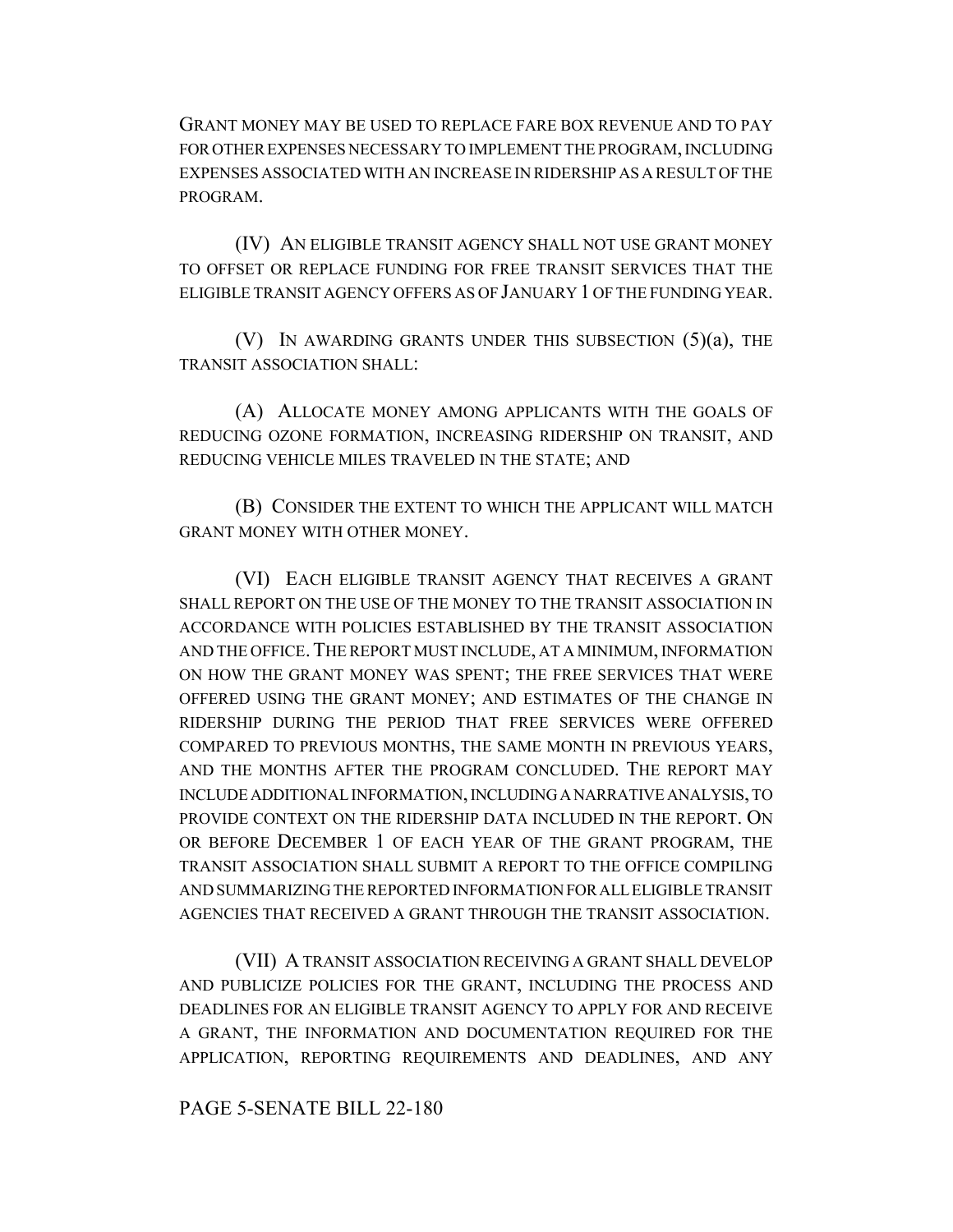ADDITIONAL REQUIREMENTS NECESSARY TO ADMINISTER THE GRANT.

(b) (I) THE REGIONAL TRANSPORTATION DISTRICT MAY USE GRANT MONEY TO COVER UP TO EIGHTY PERCENT OF THE COSTS OF PROVIDING AT LEAST THIRTY DAYS OF FREE TRANSIT ON ALL SERVICES OFFERED BY THE REGIONAL TRANSPORTATION DISTRICT. GRANT MONEY MAY BE USED TO REPLACE FARE BOX REVENUE AND TO PAY FOR OTHER EXPENSES NECESSARY TO IMPLEMENT THE PROGRAM, INCLUDING EXPENSES ASSOCIATED WITH AN INCREASE IN RIDERSHIP AS A RESULT OF THE PROGRAM.

(II) ON OR BEFORE DECEMBER 1 OF EACH YEAR FOR WHICH THE REGIONAL TRANSPORTATION DISTRICT RECEIVES A GRANT, THE REGIONAL TRANSPORTATION DISTRICT SHALL SUBMIT A REPORT TO THE OFFICE ON THE IMPLEMENTATION OF THE PROGRAM IN ACCORDANCE WITH THE POLICIES ESTABLISHED BY THE OFFICE. AT A MINIMUM, THE REPORT MUST INCLUDE INFORMATION ON HOW THE GRANT MONEY WAS SPENT; THE FREE SERVICES THAT WERE OFFERED USING THE GRANT MONEY; AND ESTIMATES OF THE CHANGE IN RIDERSHIP DURING THE PERIOD THAT FREE SERVICES WERE OFFERED COMPARED TO PREVIOUS MONTHS, THE SAME MONTH IN PREVIOUS YEARS, AND THE MONTHS AFTER THE PROGRAM CONCLUDED. THE REPORT MAY INCLUDE ADDITIONAL INFORMATION, INCLUDING A NARRATIVE ANALYSIS, TO PROVIDE CONTEXT ON THE RIDERSHIP DATA INCLUDED IN THE REPORT.

(III) THE STATE AUDITOR SHALL AUDIT THE REGIONAL TRANSPORTATION DISTRICT'S USE OF THE GRANT MONEY AS PART OF ITS NEXT PERFORMANCE AUDIT OF THE REGIONAL TRANSPORTATION DISTRICT CONDUCTED PURSUANT TO SECTION 32-9-115 (3).

(6) THE OFFICE SHALL ESTABLISH AND PUBLICIZE POLICIES FOR THE PROGRAM. AT A MINIMUM, THE POLICIES MUST ADDRESS THE PROCESS AND ANY DEADLINES FOR APPLYING FOR AND RECEIVING A GRANT UNDER THE PROGRAM, THE INFORMATION AND DOCUMENTATION REQUIRED FOR THE APPLICATION, REPORTING REQUIREMENTS AND DEADLINES, AND ANY ADDITIONAL POLICIES NECESSARY TO ADMINISTER THE PROGRAM.

(7) THE OFFICE MAY SEEK, ACCEPT, AND EXPEND GIFTS, GRANTS, OR DONATIONS FROM PRIVATE OR PUBLIC SOURCES FOR THE PURPOSES OF THIS SECTION. THE OFFICE SHALL TRANSMIT ALL MONEY RECEIVED THROUGH GIFTS, GRANTS, OR DONATIONS TO THE STATE TREASURER, WHO SHALL

## PAGE 6-SENATE BILL 22-180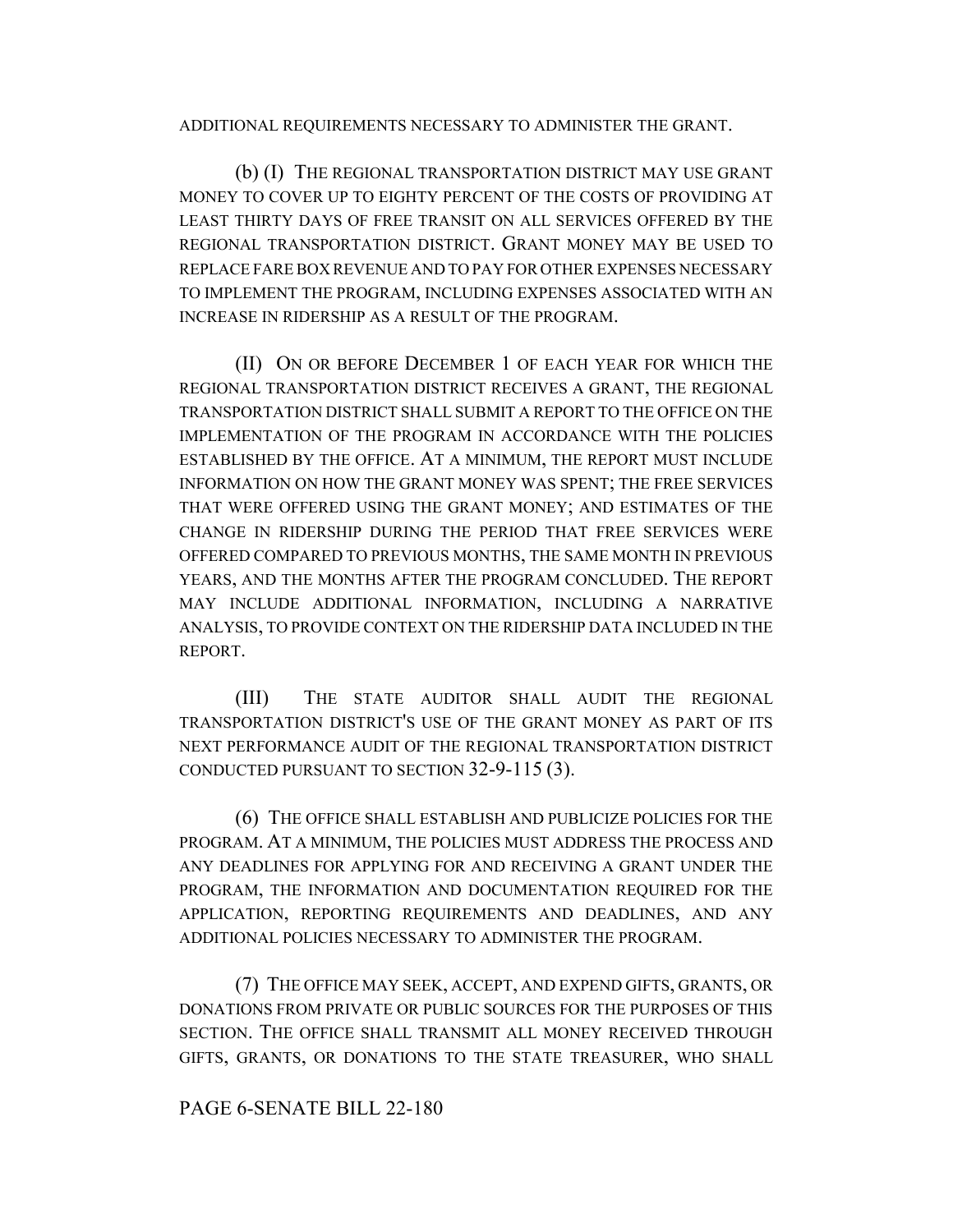CREDIT THE MONEY TO THE FUND.

(8) (a) THE OZONE SEASON TRANSIT GRANT PROGRAM FUND IS HEREBY CREATED IN THE STATE TREASURY. THE FUND CONSISTS OF MONEY TRANSFERRED TO THE FUND IN ACCORDANCE WITH SUBSECTION (8)(d) OF THIS SECTION, ANY OTHER MONEY THAT THE GENERAL ASSEMBLY APPROPRIATES OR TRANSFERS TO THE FUND, AND ANY GIFTS, GRANTS, OR DONATIONS CREDITED TO THE FUND PURSUANT TO SUBSECTION (7) OF THIS SECTION.

(b) THE STATE TREASURER SHALL CREDIT ALL INTEREST AND INCOME DERIVED FROM THE DEPOSIT AND INVESTMENT OF MONEY IN THE FUND TO THE FUND.

(c) MONEY IN THE FUND IS CONTINUOUSLY APPROPRIATED TO THE OFFICE FOR THE PURPOSES SPECIFIED IN THIS SECTION.

(d) THREE DAYS AFTER THE EFFECTIVE DATE OF THIS SUBSECTION (8)(d), THE STATE TREASURER SHALL TRANSFER TWENTY-EIGHT MILLION DOLLARS FROM THE GENERAL FUND TO THE FUND.

(9) ON OR BEFORE DECEMBER 31 OF EACH YEAR OF THE PROGRAM, THE OFFICE SHALL SUBMIT A REPORT ON THE IMPLEMENTATION OF THE PROGRAM TO THE HOUSE OF REPRESENTATIVES TRANSPORTATION AND LOCAL GOVERNMENT COMMITTEE AND THE SENATE TRANSPORTATION AND ENERGY COMMITTEE, OR THEIR SUCCESSOR COMMITTEES.THE REPORT MUST SUMMARIZE AND COMPILE THE INFORMATION SUBMITTED TO THE OFFICE PURSUANT TO SUBSECTIONS  $(5)(a)(VI)$  AND  $(5)(b)$  OF THIS SECTION.

(10) THIS SECTION IS REPEALED, EFFECTIVE JULY 1, 2024.

**SECTION 3.** In Colorado Revised Statutes, 43-1-117, **add** (5) as follows:

**43-1-117. Transportation development division - created - duties - freight mobility and safety branch - repeal.** (5) (a) THREE DAYS AFTER THE EFFECTIVE DATE OF THIS SUBSECTION (5), THE STATE TREASURER SHALL TRANSFER TEN MILLION DOLLARS FROM THE GENERAL FUND TO THE STATE HIGHWAY FUND CREATED IN SECTION 43-1-219 FOR USE BY THE TRANSPORTATION DEVELOPMENT DIVISION AS ADDITIONAL FUNDING FOR THE

PAGE 7-SENATE BILL 22-180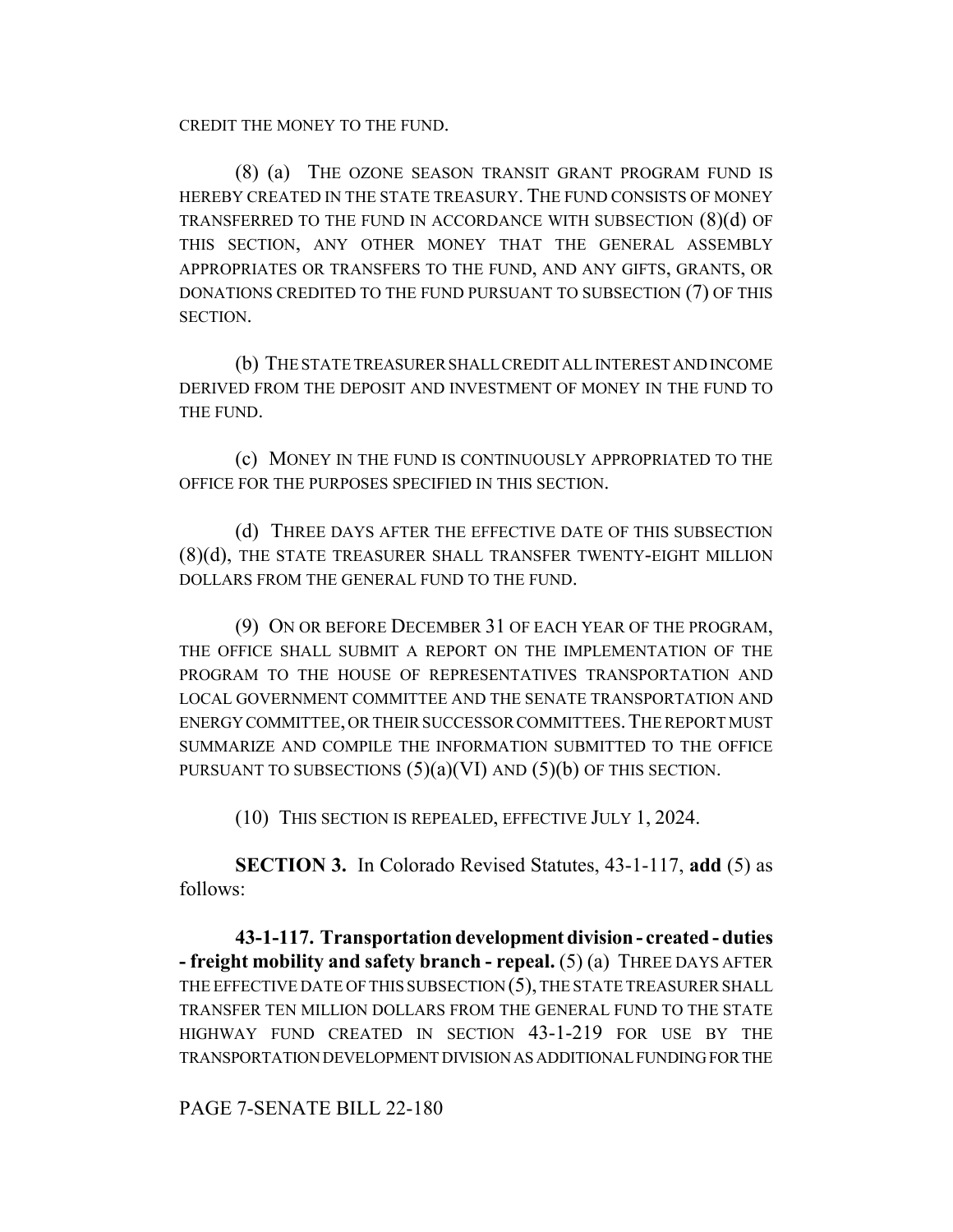REVITALIZING MAIN STREETS PROGRAM, GIVING PRIORITY TO PROGRAMS THAT IMPROVE AIR QUALITY THROUGH INCREASED USE OF TRANSIT.

(b) THIS SUBSECTION (5) IS REPEALED, EFFECTIVE JULY 1, 2026.

**SECTION 4.** In Colorado Revised Statutes, 43-1-117.5, **add** (4) as follows:

**43-1-117.5. Transit and rail division - created - powers and duties - pilot project to expand transit - repeal.** (4) (a) THE TRANSIT AND RAIL DIVISION SHALL ESTABLISH A PILOT PROJECT, BEGINNING NO LATER THAN JULY 1, 2022, AND CONCLUDING ON JUNE 30, 2025, FOR THE EXTENSION OF STATE-RUN TRANSIT SYSTEMS. THE GOALS OF THE PILOT PROJECT ARE TO INCREASE RIDERSHIP ON STATE-RUN TRANSIT, REDUCE VEHICLE MILES TRAVELED IN THE STATE, AND REDUCE GROUND LEVEL OZONE IN THE STATE.

(b) ON OR BEFORE DECEMBER 1, 2023, AND ON OR BEFORE DECEMBER 1 OF EACH YEAR THROUGH 2025, THE TRANSIT AND RAIL DIVISION SHALL REPORT TO THE TRANSPORTATION LEGISLATION REVIEW COMMITTEE CREATED IN SECTION 43-2-145 ON THE IMPLEMENTATION OF THE PILOT PROJECT, INCLUDING INFORMATION ON THE SERVICES THAT ARE EXPANDED OR EXTENDED AND ESTIMATES OF THE INCREASED RIDERSHIP AS A RESULT OF THE PILOT PROJECT.

(c) THREE DAYS AFTER THE EFFECTIVE DATE OF THIS SUBSECTION (4), THE STATE TREASURER SHALL TRANSFER THIRTY MILLION DOLLARS FROM THE GENERAL FUND TO THE STATE HIGHWAY FUND CREATED IN SECTION 43-1-219 FOR USE BY THE TRANSIT AND RAIL DIVISION FOR THE PURPOSES SPECIFIED IN THIS SUBSECTION (4).

(d) THIS SUBSECTION (4) IS REPEALED, EFFECTIVE JULY 1, 2026.

**SECTION 5.** In Colorado Revised Statutes, 42-2-407, **amend** (1) and (8) as follows:

**42-2-407. Licensing of testing units and driving testers - hearings - regulations.** (1) Commercial driver's license driving tests may be performed only by employees of the department or by commercial driver's license driving testers WHO ARE employed by commercial driver's license

PAGE 8-SENATE BILL 22-180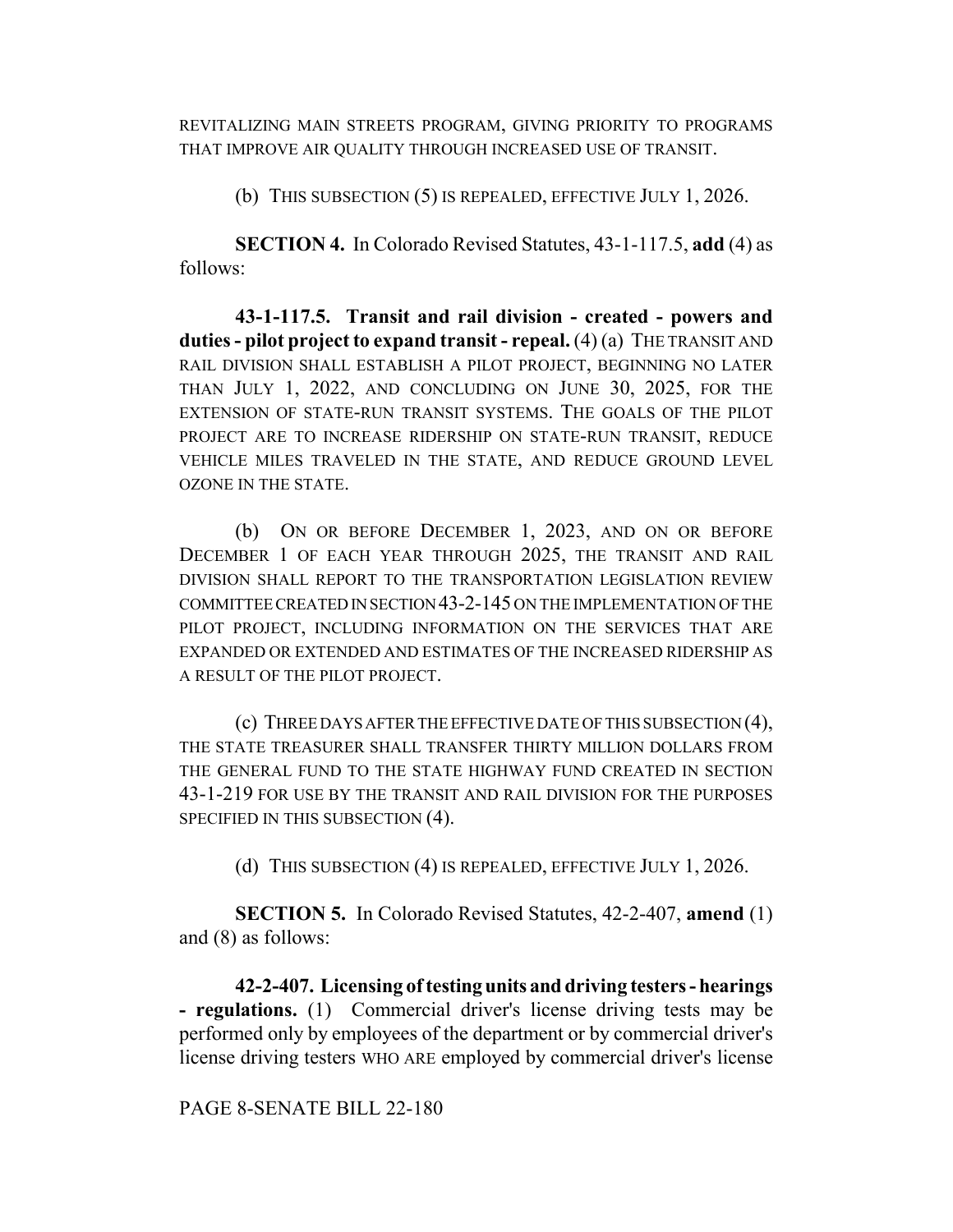testing units, UNDER CONTRACT WITH A COMMERCIAL DRIVER'S LICENSE TESTING UNIT, OR UNDER CONTRACT WITH A STATEWIDE ASSOCIATION WORKING WITH TRANSIT AGENCIES.

(8) (a) The department shall adopt regulations for the administration and operation of commercial driver's license testing units and the conduct of commercial driver's license driving testers.

(b) IN ORDER TO ADDRESS THE CRITICAL SHORTAGE OF TRANSIT DRIVERS THAT IS LIMITING THE ABILITY OF TRANSIT AGENCIES TO OFFER ROBUST SERVICES, AS SOON AS PRACTICABLE AFTER THE EFFECTIVE DATE OF THIS SUBSECTION (8)(b), THE RULES MUST INCLUDE PROVISIONS ALLOWING A TESTING UNIT THAT DOES NOT EMPLOY A DRIVING TESTER TO BE LICENSED AND CONDUCT TESTS USING A DRIVING TESTER THAT IS UNDER CONTRACT WITH THE TESTING UNIT OR WITH A STATEWIDE ASSOCIATION WORKING WITH TRANSIT AGENCIES.

**SECTION 6. Safety clause.** The general assembly hereby finds,